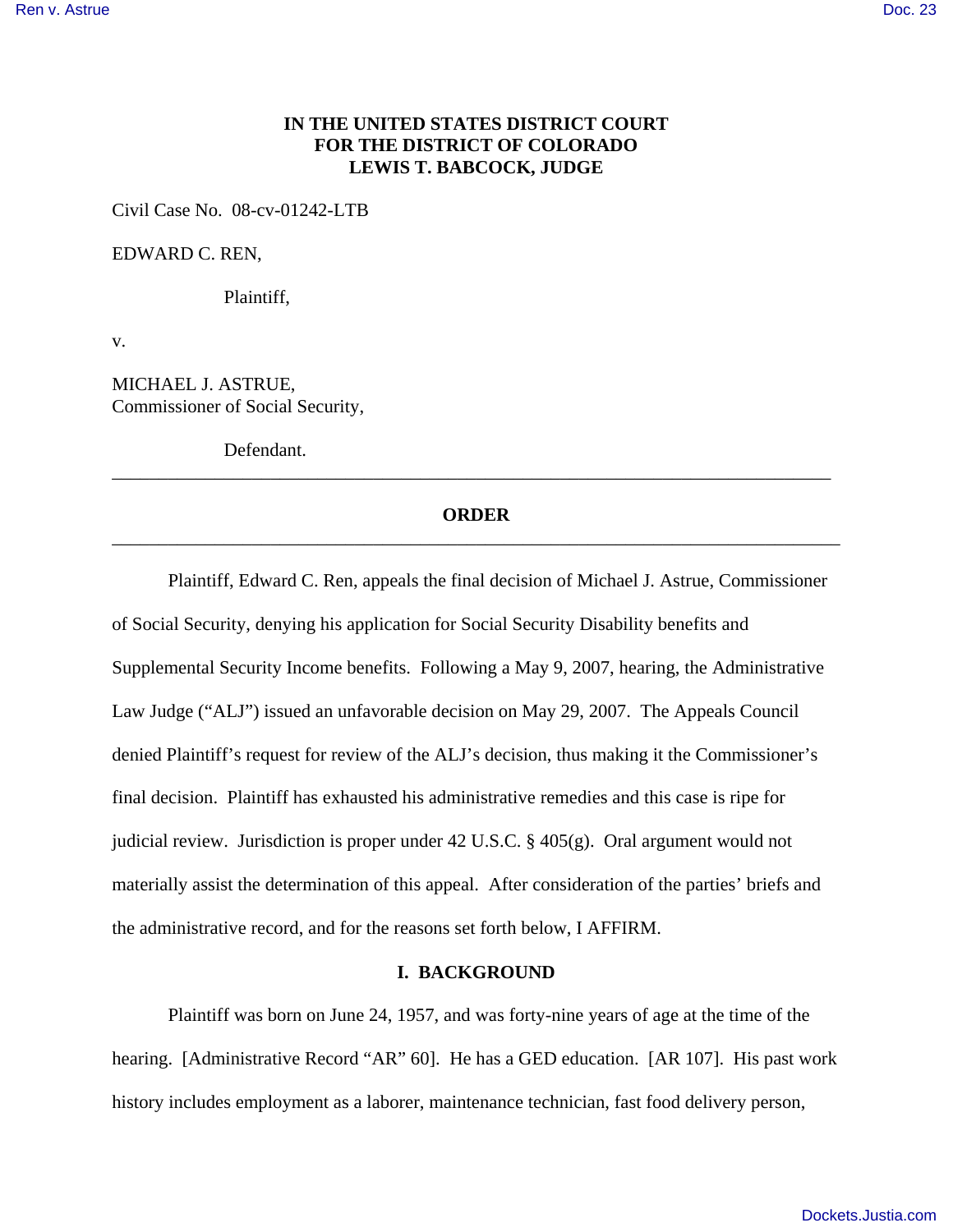maintenance supervisor, painter, automobile mechanic, and satellite installer. [AR 69]. Plaintiff's alleged onset date is June 4, 2004. [AR 60].

#### A. Plaintiff's Medical History

Plaintiff injured his back in August 2001. [AR 139]. An x-ray showed degenerative disc disease at L5–S1. [AR 140]. An MRI showed a large disc herniation, left sided, at L4–5. [AR 140]. A CT scan also showed left sided disc herniation at L4–5 with significant stenosis. [AR 140]. Plaintiff was limited to carrying, pushing, or pulling a maximum of ten pounds; no overhead reaching; no bending, twisting, turning, kneeling, crawling, or squatting; and no climbing ladders or stairs. [AR 193]. In November 2002, Plaintiff was issued permanent restrictions of: no lifting to bench height over 55lbs. occasionally, 25 lbs. frequently, or 10 lbs. constantly; no lifting to shelf height over 45 lbs. occasionally, 20 lbs. frequently, or 9 lbs. constantly; no pushing or pulling over 45 lbs. occasionally, 20 lbs. frequently, or 9 lbs. constantly; and avoiding frequent, repetitive bending at the wait and concomitant lifting. [AR 148].

In July 2004, Plaintiff reported reinjuring his back while mowing the lawn in June 2004. [AR 166]. His treating physician noted limited lumbar range of motion, "marked paralumbar muscle spasm," and single leg raise positive on the left at 30 degrees. [AR 166].

In November 2004, Plaintiff was referred to Dr. Benson for a psychological evaluation. [AR 215–26]. Dr. Benson noted Plaintiff suffered from chronic pain. [AR 224]. Dr. Benson opined that Plaintiff would be able to work in semi-skilled to skilled jobs, but not in highly skilled jobs. [AR 222]. Dr. Benson opined that Plaintiff would have some difficulty finding employment in jobs that "require stronger social skills or good communication ability." [AR

-2-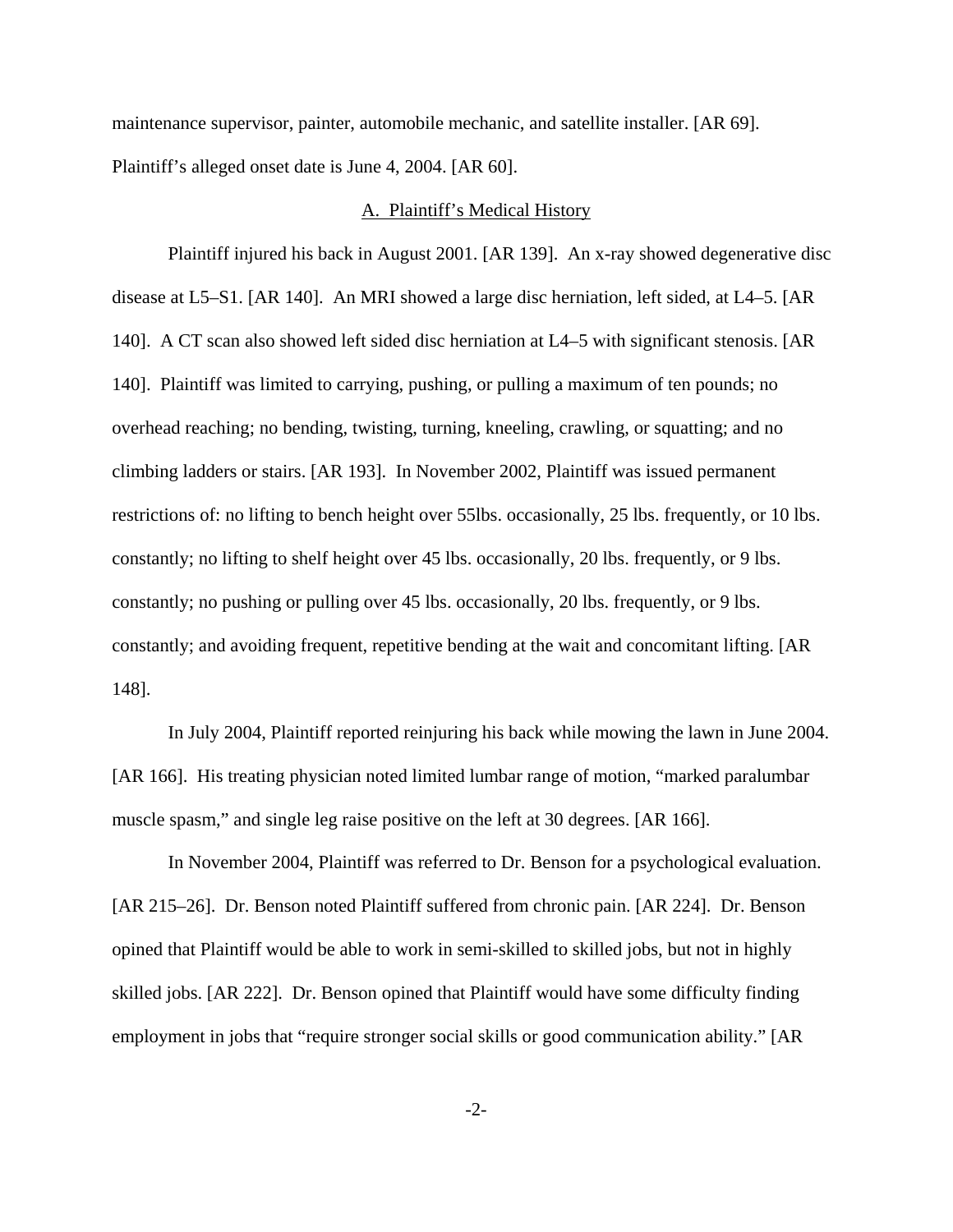224]. Plaintiff reported using marijuana to control his pain. [AR 217, 225]. Dr. Benson diagnosed Plaintiff with mood disorder, cannabis dependence, and disorder of written expression. [AR 223].

In December 2004, Plaintiff reported to a vocational physical therapist, Mr. Rennell, that his June 2004 reinjury was caused by getting out of bed. [AR 204]. The physical therapist recommended light work, and found Plaintiff was able to lift 26 pounds at waist level on an occasional basis. [AR 205]. The physical therapist recommended the primary worker position be alternated sitting with occasional squatting, crawling, climbing, balancing, standing, or walking. [AR 205–06]. The physical therapist further recommended Plaintiff be limited to five to six hours of sitting per day and 60 minutes at a time; standing one to two hours in a workday and fifteen minutes at a time; and walking five to six hours per day as often as frequently and over moderate distances. [AR 206]. In January 2005, a state agency physician limited Plaintiff to lifting twenty pounds occasionally and ten pounds frequently; standing and sitting a total of six hours each in an eight-hour workday; and only occasional kneeling and crouching. [AR 207–14].

Plaintiff underwent an additional psychiatric evaluation in May 2005 from Dr. Gamblin. [AR 235–36]. Plaintiff reported he had begun taking computer classes, and had quit smoking marijuana. [AR 235]. Plaintiff reported fishing and golfing, and that he had spent the day before the evaluation teaching his son how to golf. [AR 235]. Plaintiff reported having no back pain and no physical limitations beyond a fifteen pound lifting restriction. [AR 236]. Dr. Gamblin diagnosed Plaintiff with "no current psychiatric diagnosis, possible previous major depression resolved." [AR 236]. In November 2005, however, Plaintiff was diagnosed with mood disorder by a therapist at the Colorado Center for Psychology, who noted Plaintiff presented with

-3-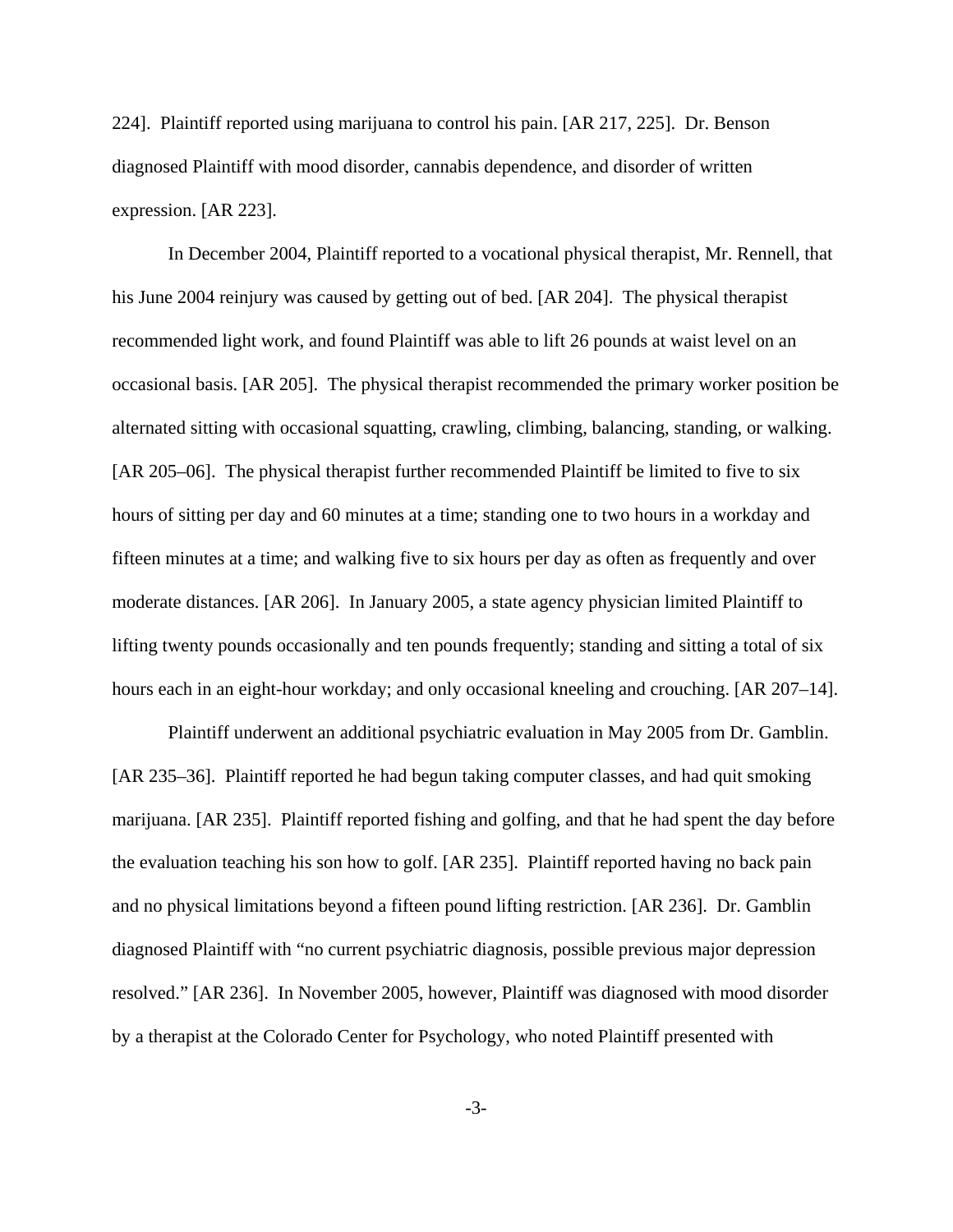pressured speech and frazzled appearance. [AR 239–40].

In December 2005, Plaintiff again reported reinjuring his back, this time in a motor vehicle accident. [AR 246]. He was diagnosed with whiplash injury to the thoracic and cervical regions involving segmental dysfunction and myospasm. [AR 246]. On January 11, 2006, Plaintiff reported experiencing dizziness and headaches. [AR 248].

Plaintiff was seen by a consultative physician, Dr. Gibbons, on June 29, 2006. [AR 267]. Plaintiff reported to Dr. Gibbons that his lifestyle was primarily sedentary, but he was able to prepare all his meals, do household work, and occasionally go fishing. [AR 267–68]. Dr. Gibbons found no physical limitations. Dr Gibbons further noted Plaintiff, upon leaving the clinic, was observed entering his car without difficulty, reaching across the passenger side to unlock the door and unroll the window, and to stretch across the width of the vehicle—all actions that, to Dr. Gibbons, "appeared to be inconsistent with complaints of low back difficulties." [AR 268]. Dr. Gibbons stated: "I believe the client did not put effort into this exam and may have tried to exaggerate his symptoms." [AR 268].

Plaintiff underwent another psychological evaluation in July 2006 from Dr. Jones. [AR 275–78]. Plaintiff reported chronic pain, but was able to play pool with his friends weekly, occasionally go fishing, do all his necessary shopping, household chores, cooking, dressing, and bathing, and occasionally run errands. [AR 276]. Plaintiff reported smoking marijuana for his back pain and "because of financial reasons." [AR 276]. Dr. Jones diagnosed Plaintiff with chronic pain disorder and adjustment disorder, but no significant evidence of depression or anxiety. [AR 278].

Plaintiff underwent a mental residual functional capacity assessment and psychiatric

-4-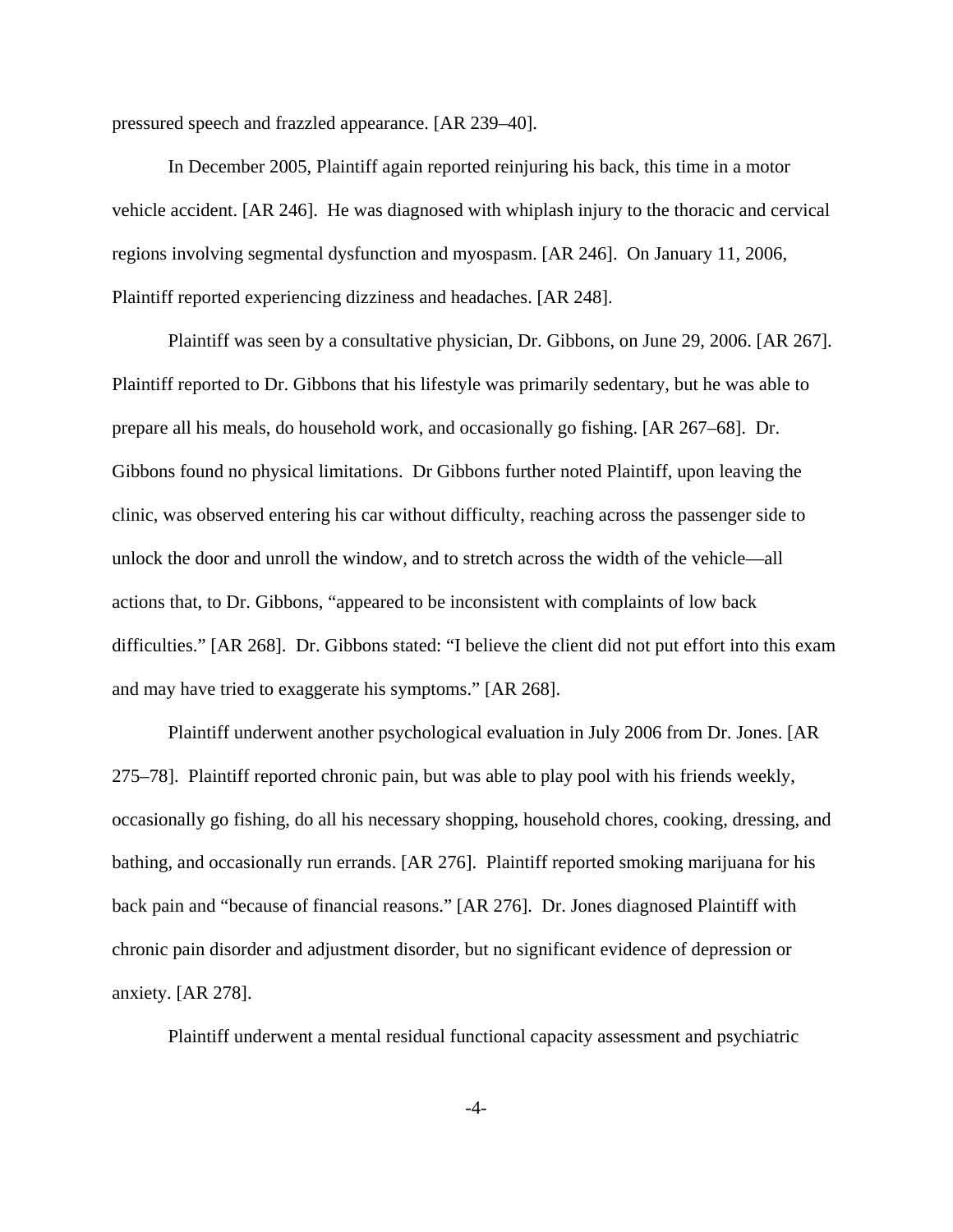review in August 2006 from Dr. Kahler. [AR 288–305]. Dr. Kahler found Plaintiff was moderately limited in his ability to understand and remember detailed instructions, sustain an ordinary routine without special supervision, interact appropriately with the general public, accept instructions and respond appropriately to criticism, and get along with coworkers or peers without distracting them or exhibiting behavioral extremes, but was otherwise appeared "to retain capacity for moderately complex work with few social demands" or "limited social interaction." [AR 288–90, 304]. Dr. Kahler further opined Plaintiff had a moderate degree of limitation in maintaining social functioning and maintaining concentration, persistence, or pace, and had mild restriction of activities of daily living. [AR 302]. A physical residual functional capacity assessment performed at the same time indicated Plaintiff could lift fifty pounds occasionally and twenty-five pounds frequently, and could stand or sit for a total of six hours each in an eight-hour workday, but was otherwise unlimited. [AR 281].

In February and March 2007, Plaintiff was seen by Dr. Bahr at Peak Vista Community Health Centers. [AR 317–21]. Dr. Bahr noted Plaintiff's reported back pain and prescribed Tylenol, Ibuprofen, and Neurontin. [AR 319–21].

#### B. Disability Hearing

At Plaintiff's hearing on May 9, 2007, he appeared without counsel. [AR 324–26]. Plaintiff testified he got around by bus, and did not drive. [AR 330]. He testified he completed four computer courses, had a GED education, and could type 35 words per minute. [AR 330].

Plaintiff testified about his 2001 back injury. [AR 331]. Plaintiff testifies he was released to work in late 2001 with a 50 pound lifting restriction. [AR 331]. He worked as a maintenance person but was fired for taking a day off. [AR 331–32]. Prior to being fired, he was able to do

-5-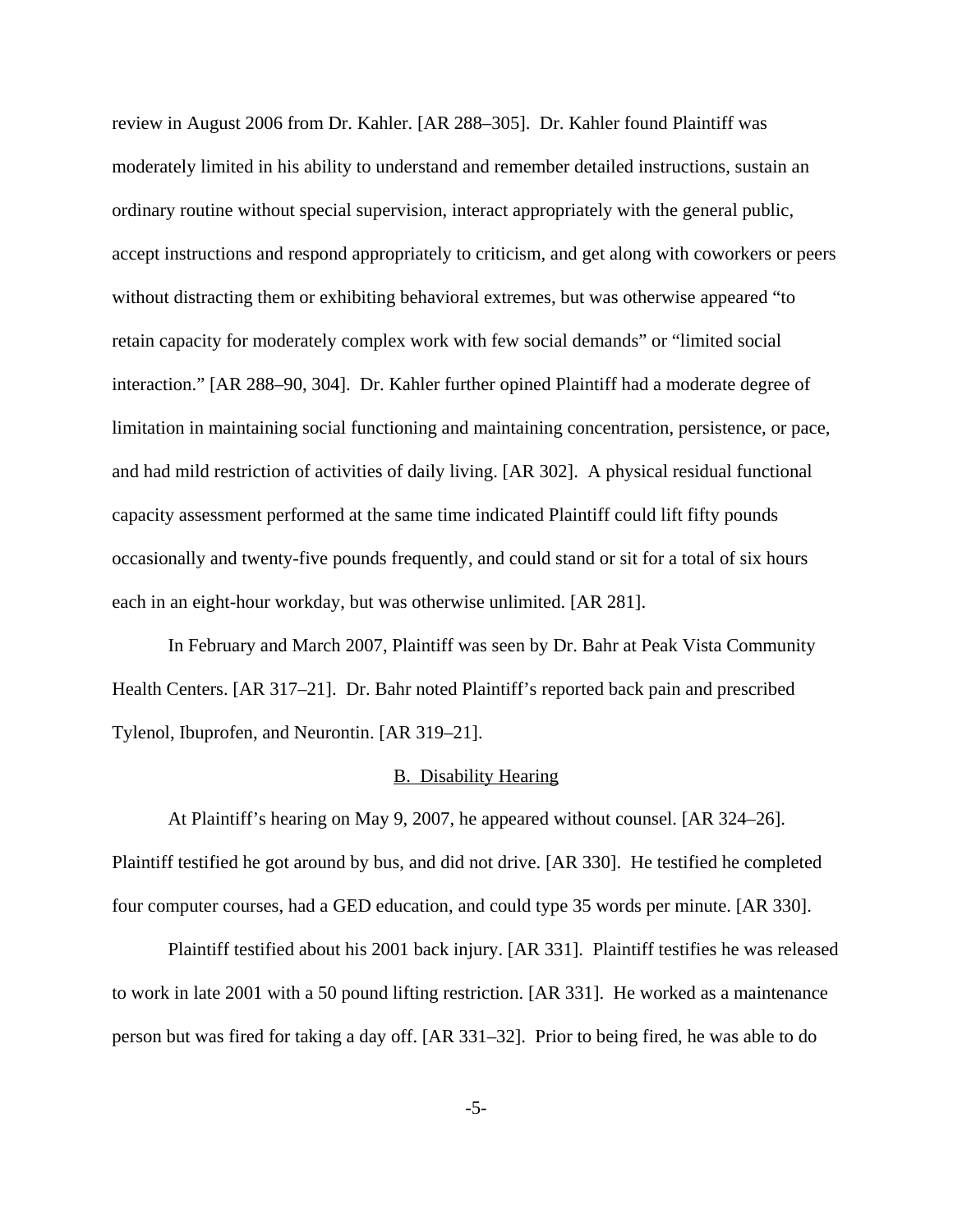all the requirements of the maintenance job. [AR 332].

Plaintiff testified he reinjured his back in 2004. [AR 332–33]. He described symptoms including spasms and cramps on his left leg and foot, balance problems, and pain. [AR 333]. Plaintiff stated he did not currently take pain pills because he was leery of them, but he would take them if instructed to do so by a doctor. [AR 333–34]. He admitted to preferring marijuana over other pain medications because it is not man made or tested on animals, and because prescription pain medications "knocked me out silly." [AR 334, 337]. Plaintiff testified he was not dependent on marijuana and smoked it only twice per month. [AR 334].

Plaintiff testified he currently could lift a maximum of twenty pounds. [AR 335]. He could walk for three blocks, which would take him about thirty-five minutes. [AR 335]. Plaintiff testified that sitting for prolonged periods without stretching caused him pain, and that he lays down six or seven times per day for ten to fifteen minutes at a time to relieve his back pain and spasms. [AR 335–36].

Plaintiff testified he had experienced depression beginning with his 2001 back injury. [AR 336–37]. Plaintiff felt he had been treated unfairly by "the system" and his doctors. [AR 336–37]. Plaintiff testified he was being treated by George Kinzie for his mental health issues, but he had missed he previous two appointments because of his back pain. [AR 337]. Plaintiff testified he tends to displace times and dates. [AR 338].

The ALJ then questioned a vocational expert ("VE"). The ALJ asked whether a person of the same age, education, and work background as Plaintiff, and who was "limited to an exertional level and full range of light, with non-exertional limitations of only occasionally bending, squatting, kneeling or climbing, no dealing with the general public—I'm sorry, leave

-6-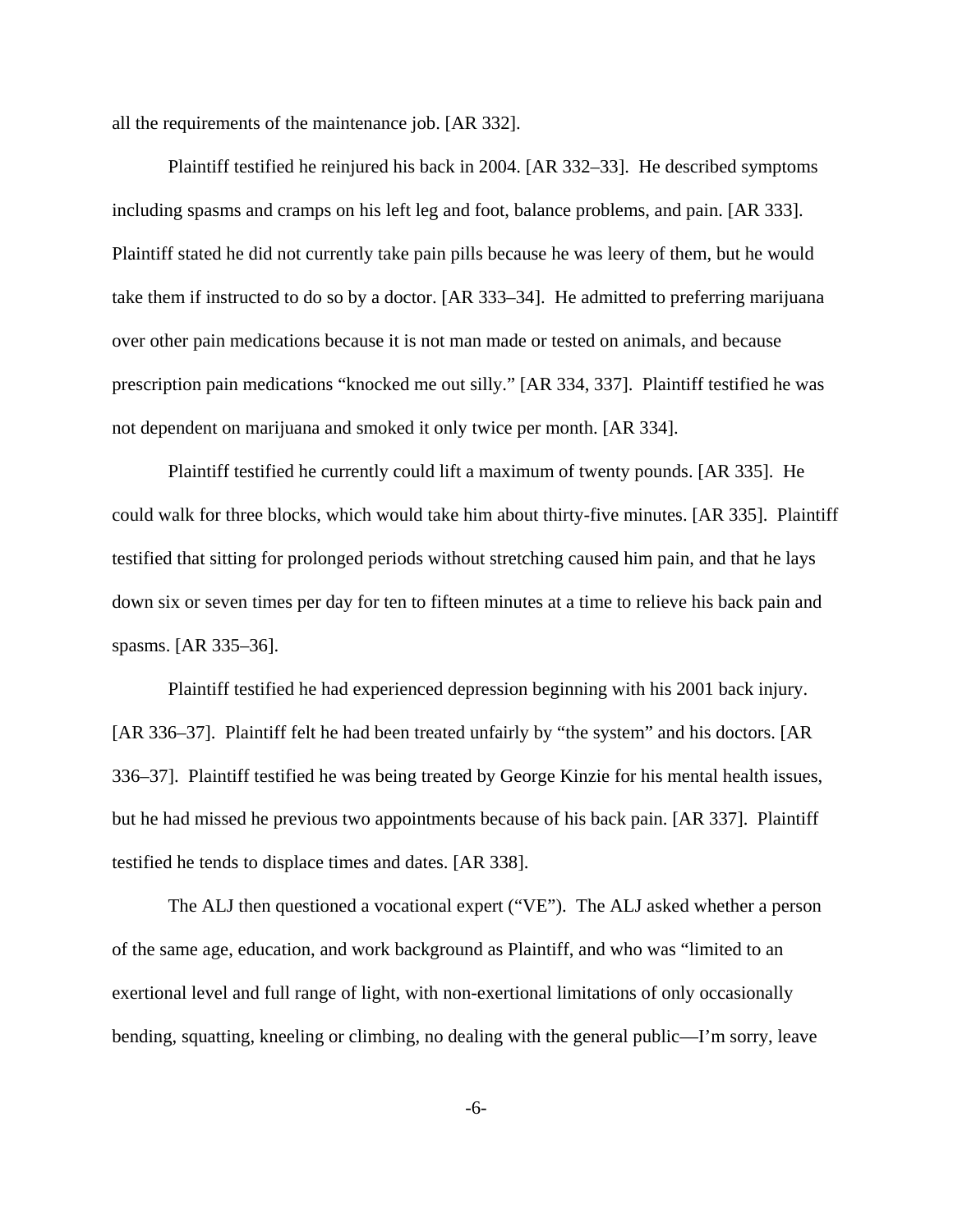that out—no complex tasks [with] an SVP of three or less, and GED's of . . . one, two, or three at each of the three levels" could perform any of Plaintiff's past work. [AR 341–42]. The VE replied that such a person could not perform Plaintiff's past work, but could perform the jobs of cafeteria attendant, garment hanger, or retail marker. [AR 342]. The VE testified that these jobs were performed in the Colorado region in a manner generally consistent with their description in the Dictionary of Occupational Titles ("DOT"). [AR 342].

The ALJ then asked the VE whether a person with the same profile as the person in the first hypothetical question—but with the additional limitations of "a sit/stand option, able to alternate at will, a need to lay down and be off task, 10 to 15 minutes on an unscheduled basis up to five or six times a day"—would be able to perform any of the available jobs. [AR 342–43]. The VE testified that such a person would not be able to perform any competitive employment. [AR 343].

#### C. ALJ Ruling

In his ruling, the ALJ applied the five-step sequential evaluation process outlined in 20 C.F.R. § 404.1520. Applying the first step, the ALJ determined Plaintiff had not performed substantial gainful activity since his onset date of June 4, 2004. [AR 21]. Applying the second step, the ALJ determined Plaintiff had the severe impairments of lumbar spine problems and affective disorder. [AR 21]. Applying the third step, the ALJ determined Plaintiff did not have an impairment or combination of impairments that met or medically equaled one of the listed impairments in 20 C.F.R. Part 404, Subpart P, Appendix 1. [AR 21–22].

Applying the fourth step, the ALJ determined Plaintiff was unable to perform past relevant work. [AR 27]. In reaching his conclusion at step four, the ALJ determined Plaintiff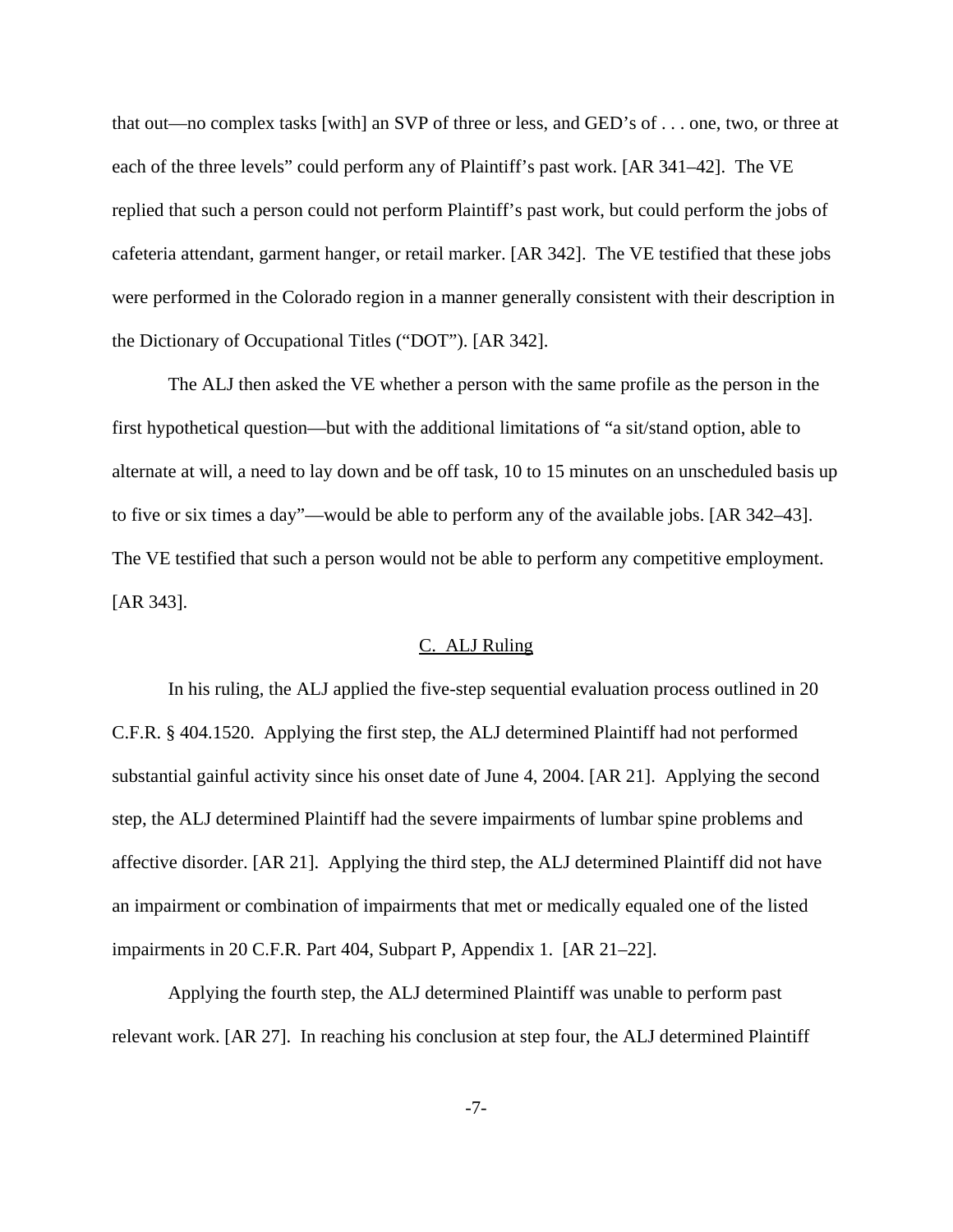had the residual functional capacity to "perform light work that does not have complex tasks (SVP-3 or less) (GED 1, 2, 3) or require dealing with the general public." [AR 22].

In making this finding, the ALJ considered both the medical evidence and Plaintiff's testimony. [AR 23–27]. The ALJ noted the numerous inconsistencies among Plaintiff's statements to his treating and examining physicians, the inconsistencies noted by Plaintiff's physicians between his subjective complaints and objectively observed limitations and behaviors, and the inconsistencies between the limitations adduced by Plaintiff's treating and examining physicians and the limitations described by Plaintiff in his testimony at the hearing. [AR 23–26]. The ALJ concluded that, although Plaintiff's medically determinable impairments could reasonably be expected to produce the alleged symptoms, Plaintiff's complaints concerning the intensity, persistence, and limiting effect of his symptoms were not entirely credible. [AR 25].

Proceeding to step five, the ALJ determined Plaintiff could perform the jobs of cafeteria attendant, garment hanger, and retail marker. [AR 28]. As the ALJ found these jobs existed in significant number in the national economy, the ALJ determined Plaintiff had not been under a disability as defined in the Social Security Act from June 4, 2004, through the date of his decision on May 29, 2007. [AR 28].

#### **II. STANDARD OF REVIEW**

My review in a Social Security appeal is limited to whether the final decision is supported by substantial evidence and the correct legal standards. *Grogan v. Barnhart*, 399 F.3d 1257, 1261 (10th Cir. 2005). Although I do not reweigh the evidence or try the issues *de novo*, I must examine the record as a whole—including anything that may undercut or detract from the

-8-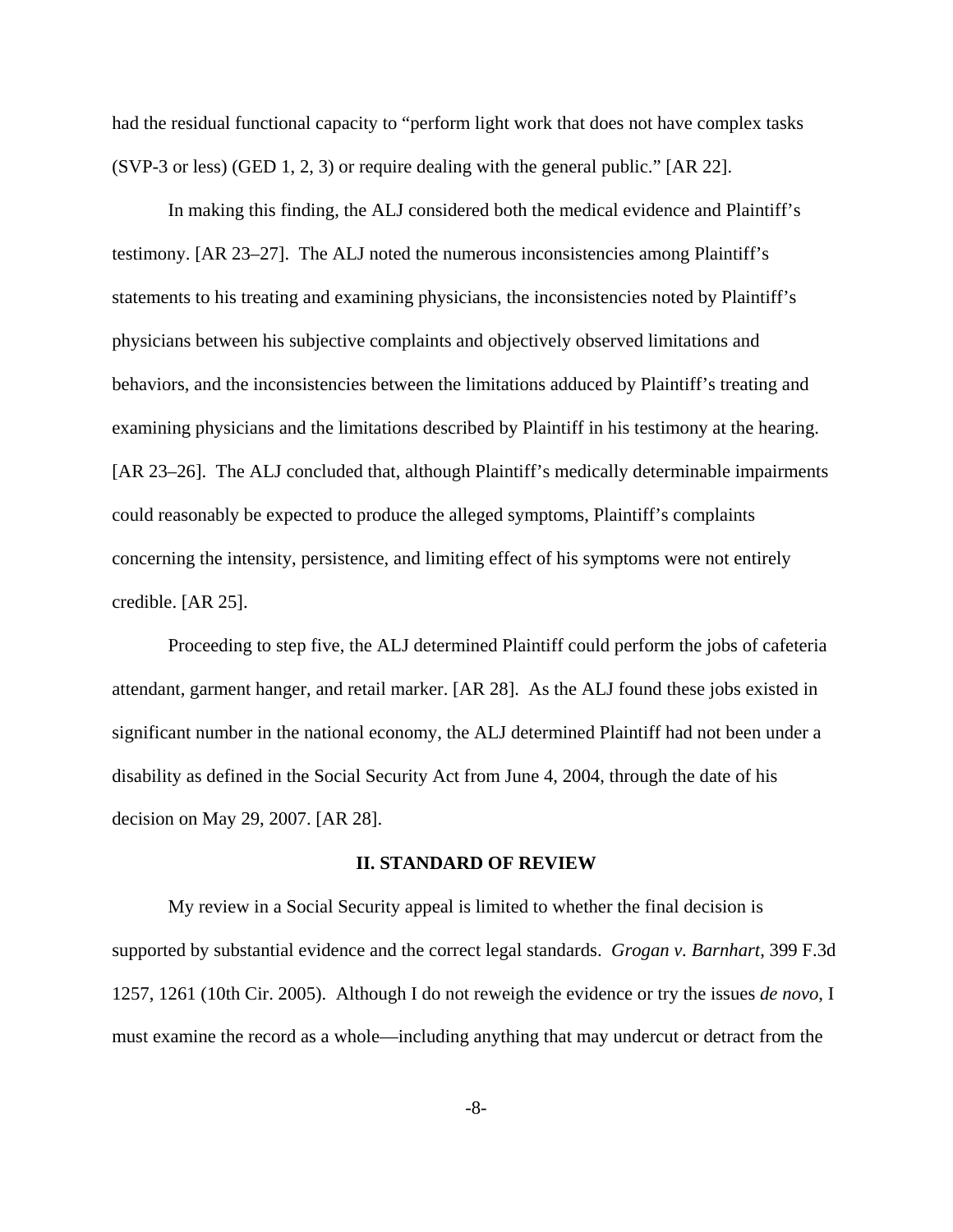ALJ's findings—in order to determine if the substantiality test has been met. *Id*. at 1262. Evidence is substantial if it amounts to "more than a scintilla, but less than a preponderance; it is such evidence that a reasonable mind might accept to support the conclusion." *Campbell v. Bowen*, 822 F.2d 1518, 1521 (10th Cir. 1987). Evidence is not substantial if it is overwhelmed by other evidence in the record, or constitutes a mere conclusion. *See Grogan*, 399 F.3d at 1261–62. If the ALJ's decision is not supported by substantial evidence, or if the ALJ failed to provide a sufficiently clear basis from which I may determine the appropriate legal standards were applied, I may reverse or remand. *See Washington v. Shalala*, 37 F.3d 1437, 1440 (10th Cir. 1994).

#### **III. ISSUES RAISED**

Plaintiff raises three issues on appeal: (1) the ALJ failed to express all elements of his RFC finding on a function-by-function basis; (2) the ALJ failed to properly consider Plaintiff's subjective complaints; and (3) the ALJ erred in relying on the VE's testimony at step five because the ALJ did not ask the VE whether a person who could not deal with the general public could perform competitive work.

# **IV. THE ALJ FAILED TO EXPRESS ALL ELEMENTS OF HIS RFC FINDING ON A FUNCTION-BY-FUNCTION BASIS**

The ALJ found Plaintiff had "the residual functional capacity to perform light work that does not have complex tasks (SVP-3 or less) (GED 1, 2, 3) or require dealing with the general public." [AR 22]. As a general rule, an "RFC assessment must first identify the individual's functional limitations or restrictions and assess his or her work-related abilities on a function-byfunction basis. . . . Only after that may RFC be expressed in terms of the exertional levels of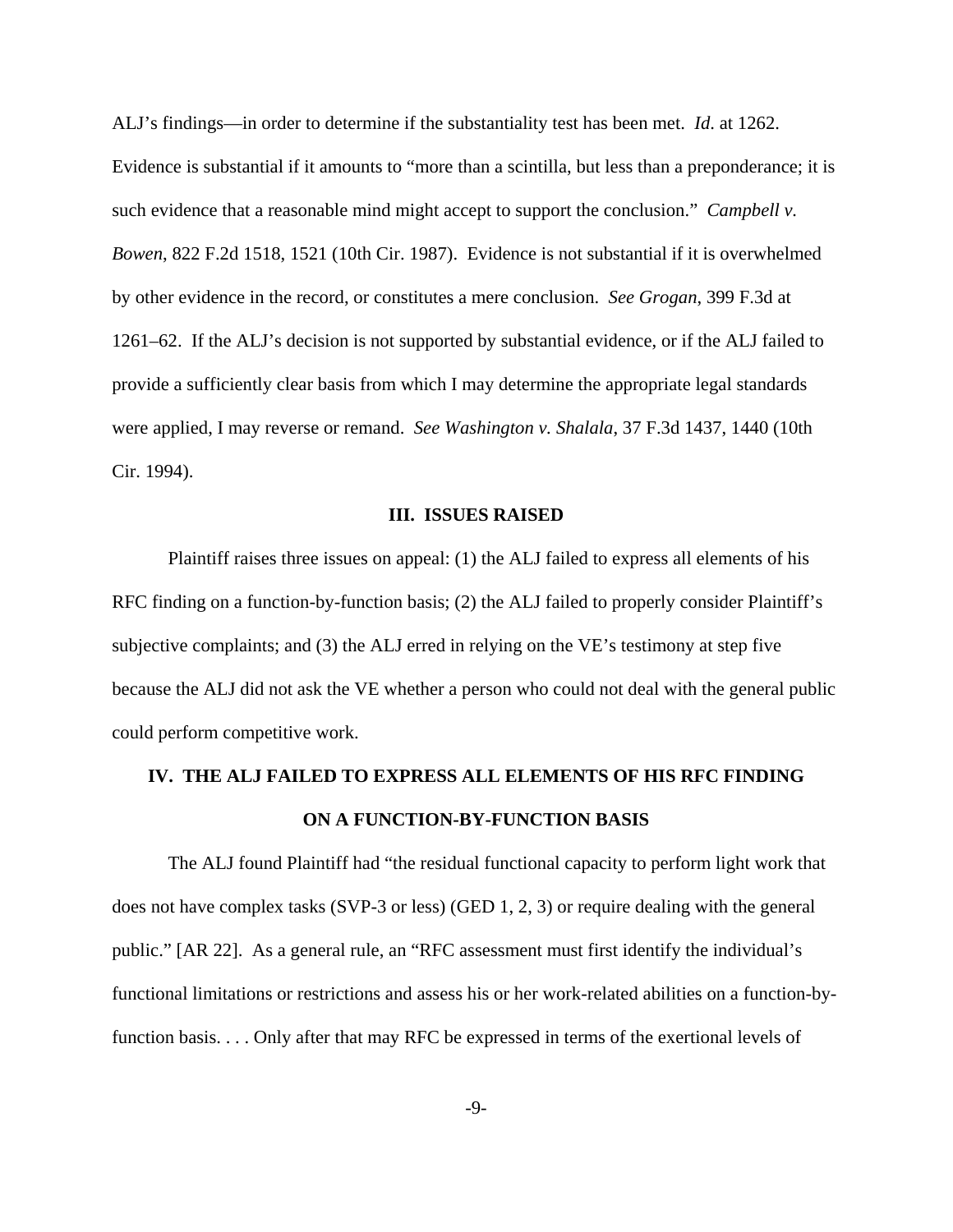work, sedentary, light, medium, heavy, and very heavy." Social Security Ruling 96-8p, 1996 WL 374184, at  $*1$  (1996) ("SSR 96-8p"). The function-by-function assessment requires the ALJ to address "an individual's limitations and restrictions of physical strength and defines the individual's remaining abilities to perform each of seven strength demands: sitting, standing, walking, lifting, carrying, pushing, and pulling. Each function must be considered separately . . . even if the final RFC assessment will combine activities. . . . It is especially important that adjudicators consider the capacities separately when deciding whether an individual can do past relevant work." SSR 96-8p, 1996 WL 374184, at \* 5.

Plaintiff argues the RFC assessment was not based upon the correct legal standards because it failed to consider all of Plaintiff's limitations on a function-by-function basis. I disagree. SSR 96-8p specifically notes the function-by-function analysis is most relevant when an ALJ determines whether a claimant is able to perform past work at step four. *See* SSR 96-8p, 1996 WL 374184, at \* 5. As the ALJ found Plaintiff was unable to do past relevant work, the function-by-function analysis less critical. *See* SSR 96-8p, 1996 WL 374184, at \* 5. Moreover—although the final RFC determination only referred to "light work"—the ALJ's subsequent analysis discussed in detail the various medical reports relating to Plaintiff's ability to perform all seven strength demands. This is adequate to meet the requirements of SSR 96-8p. Even if the ALJ had failed to include a function-by-function analysis in his RFC analysis at step four, however, any attendant error would be harmless because substantial evidence supported the ALJ's finding at step five that claimant had no limitations that would prevent him from performing available jobs. See Howard v. Barnhart, 379 F.3d 945, 949 (10th Cir. 2004); *Allen v. Barnhart*, 357 F.3d 1140, 1145 (10th Cir. 2004); Murrell v. Shalala, 43 F.3d 1388, 1389–90

-10-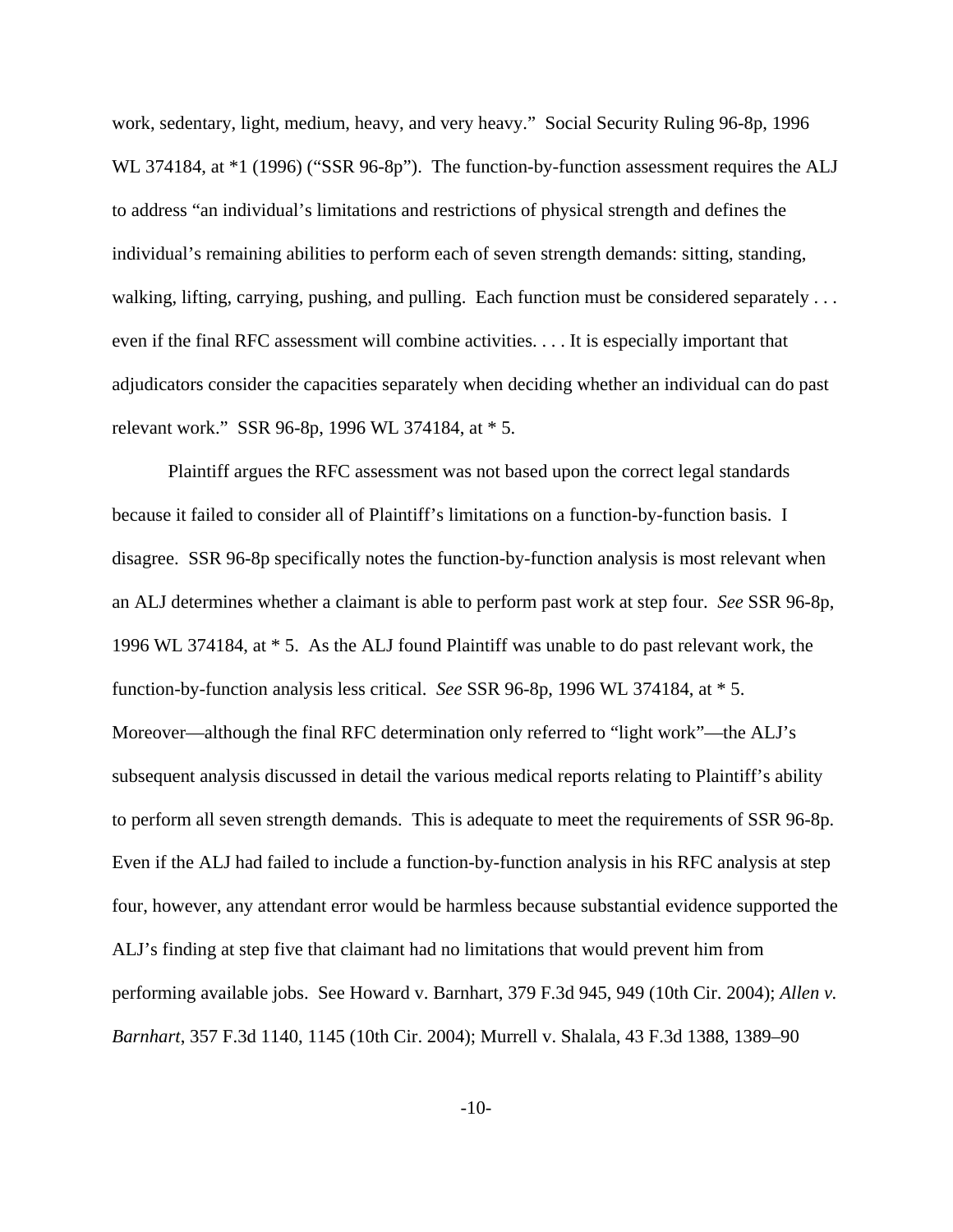(10th Cir. 1994).

A review of the record shows that none of Plaintiff's treating or examining physicians found any physical limitations that would prevent Plaintiff from performing light work. The only record that possibly supporting any such limitation is the report of Mr. Rennell—a physical therapist ("PT") who is not a medical source—that recommended Plaintiff "be alternated be[tween] sitting with occasional standing and walking" [AR 205]. See 20 C.F.R. § 404.1513(d); Social Security Ruling 06-03p, 2006 WL 2329939 (August 9, 2006) ("SSR 06- 03p"). This record is insufficient to show the ALJ's finding were not supported by substantial evidence.

The opinion of a PT is considered an "other source" that "cannot establish the existence of a medically determinable impairment." SSR 06-03p. The opinion of a physical therapist may be accorded some weight, however, based upon how long the PT has known and how frequently the PT has examined the claimant, how consistent the PT's opinion is with other evidence, the degree to which the PT presents relevant evidence to support an opinion, how well the PT explains the opinion, whether the PT has a specialty or area of expertise related to the claimant's impairment, and any other factors that tend to support or refute the opinion. *See id*. The record does not indicate the PT had known, examined, or treated Plaintiff prior to the date of the physical assessment. The record likewise contains no reference to any tests or documents the PT relied upon in reaching his conclusions. Moreover, the PT recommended "that Mr. Ren work in the Light category of work according to the US Department of Labor Work Categories"—a conclusion that is ultimately reflected in the RFC as determined by the ALJ. To the extent there is any inconsistency between a limitation to "light work" and a recommendation of "alternated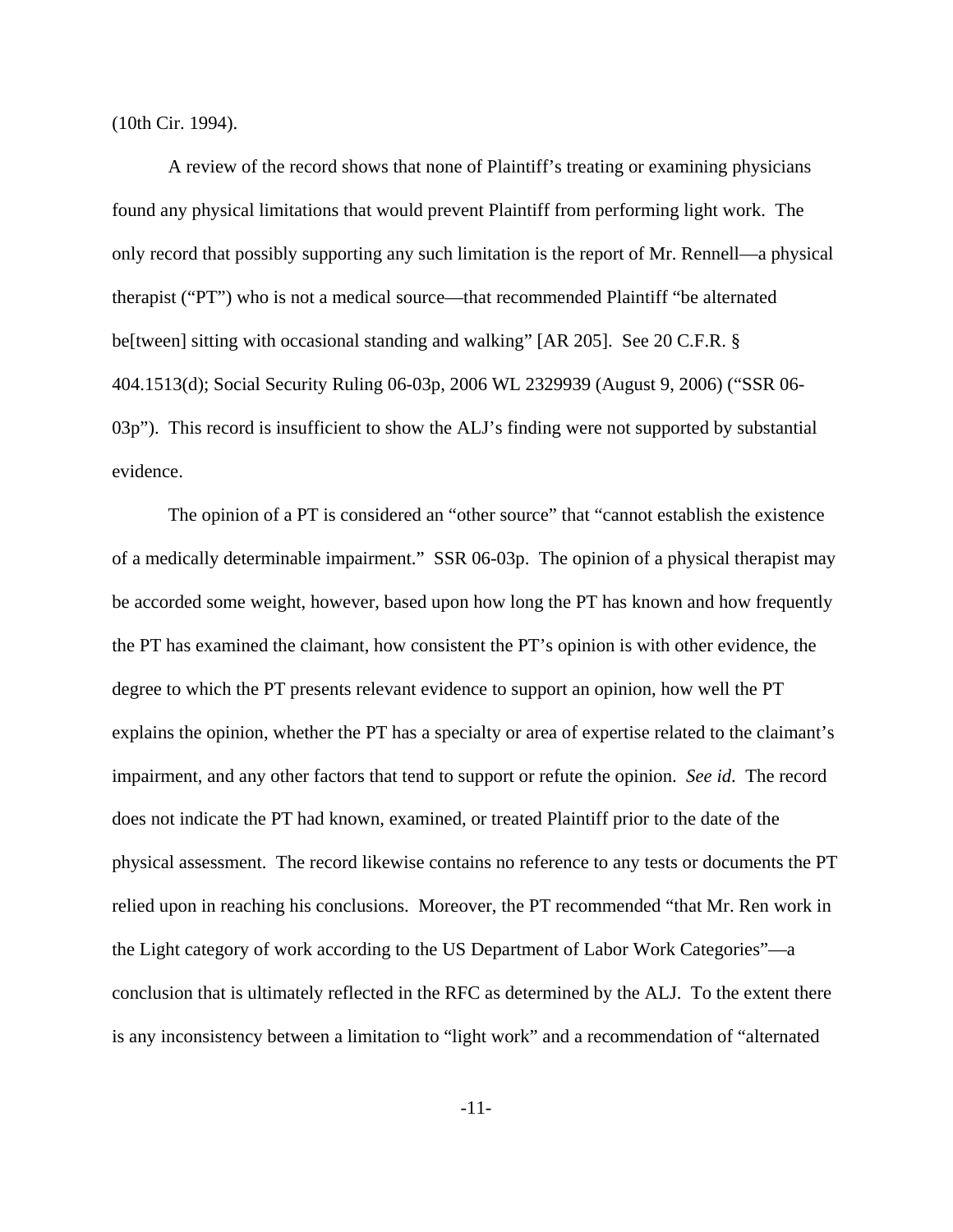be[tween] sitting with occasional standing and walking," therefore, it was not error for the ALJ to disregard the latter, particularly in light of the weight of the evidence from medical sources. See id.; see also Wall v. Astrue, 561 F.3d 1048, 1063 (10th Cir. 2009) (holding it is not error for an ALJ to discount evidence—including evidence from "other sources"—without comment when the evidence is not significantly probative); Clifton v. Chater, 79 F.3d 1007, 1009–10 (10th Cir. 1996) (noting the ALJ has no duty to discuss evidence that is controverted and not significantly probative).

The ALJ weighed all the evidence—including the PT report—and concluded that no additional physical limitations were justified above those normally attendant a limitation to light work. Accordingly—even if I ultimately would have weighed the evidence differently had this case been before me de novo—the ALJ's determination of Plaintiff's residual functional capacity must stand. See Lax v. Astrue, 489 F.3d 1080, 1084 (10th Cir. 2007).

### **V. THE ALJ IMPROPERLY EVALUATED PLAINTIFF'S**

### **SUBJECTIVE COMPLAINTS**

When considering what weight is to be given to a claimant's subjective complaints, the ALJ must initially inquire whether the claimant has medically determinable impairments that could reasonably be expected to produce the alleged symptoms. *See* 20 C.F.R. § 404.1529. The ALJ found Plaintiff had such medically determinable impairments. [AR 25].

Once such inquiry has been made, the ALJ must then evaluate the intensity and persistence of the symptoms in order to determine how the symptoms limit the capacity for work. *See id.* Such an inquiry "requires the adjudicator to make a finding about the credibility of the individual's statements about the symptom(s) and its functional effects." Social Security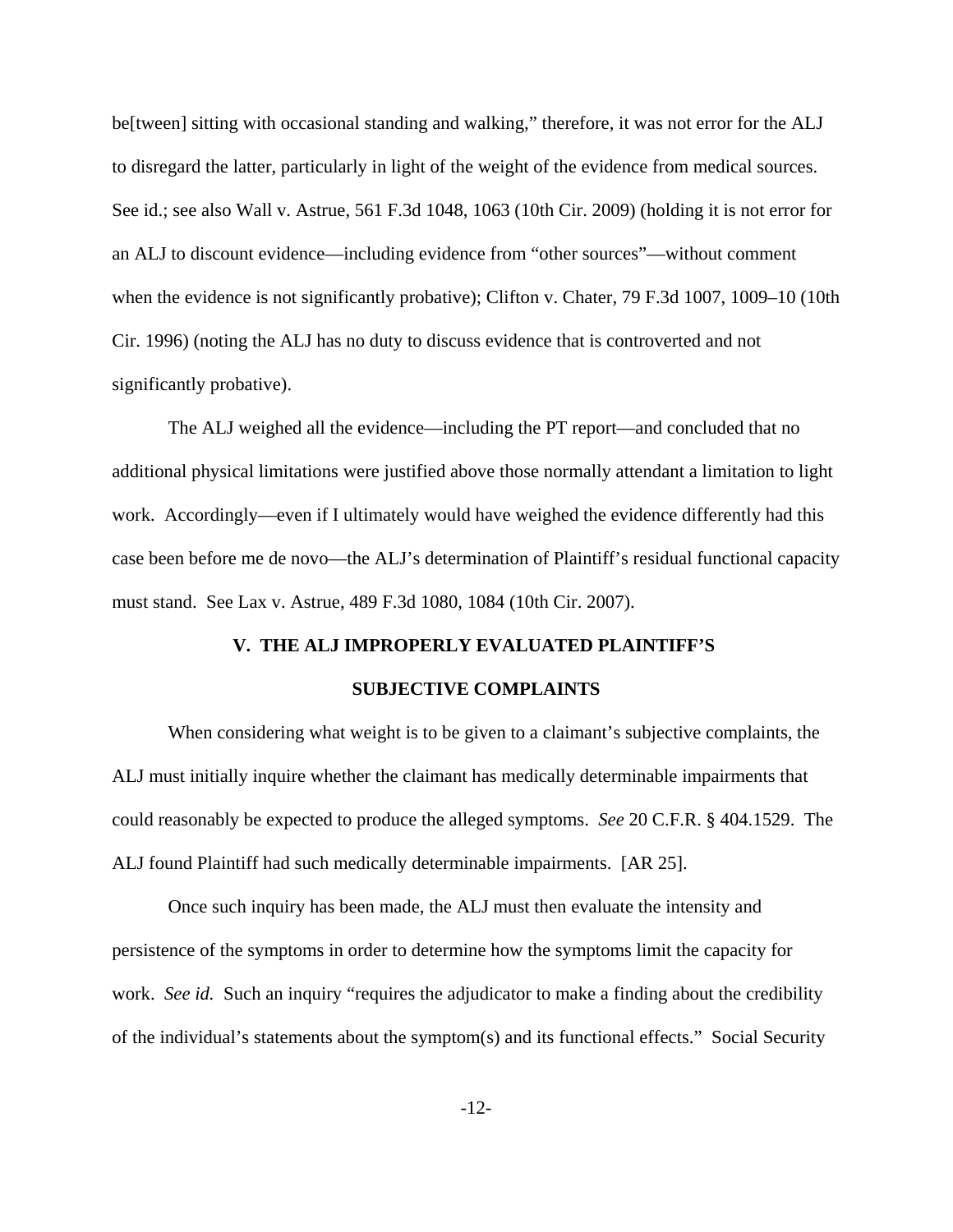Ruling 96-7p, 1996 WL 374186, at \*1 ("SSR 96-7p"). The ALJ determined that Plaintiff's subjective complaints of pain were not entirely credible. [AR 25].

#### A. Factors the ALJ must consider when making a credibility determination

"In determining the credibility of the individual's statements, the adjudicator must consider the entire case record, including the individual's own statements about symptoms, statements and other information provided by treating or examining physicians . . . and any other relevant evidence in the case record. An individual's statements about the intensity and persistence of pain or other symptoms or about the effect the symptoms have on his or her ability to work may not be disregarded solely because they are not substantiated by objective medical evidence." SSR 96-7p, 1996 WL 374186, at \*1. "The reasons for the credibility finding must be grounded in the evidence and articulated in the determination or decision." *Id*. at \*4.

The ALJ must consider all of the available evidence, including the claimant's subjective complaints. *See id.* at \*2–3. He should give "careful consideration" to the "location, duration, frequency, and intensity of pain or other symptoms; precipitating and aggravating factors; type, dosage, effectiveness and side effects of any medication; treatment, other than medication, for pain relief; and the claimant's daily activities." *Hamby v. Astrue*, 260 F. App'x 108, 113 (10th Cir. 2008) (citing 20 C.F.R. § 404.1529 $(c)(3)$ ) (internal formatting omitted). The ALJ should consider the degree to which the claimant's statements are consistent with the medical signs, laboratory findings, and medical history, and the degree to which the claimant's statements made in connection with her disability claim are consistent with the statements made to medical providers. *See* SSR 96-7p, 1996 WL 374186, at \*5–6.

The ALJ should also take into consideration whether manifestations of the complained-of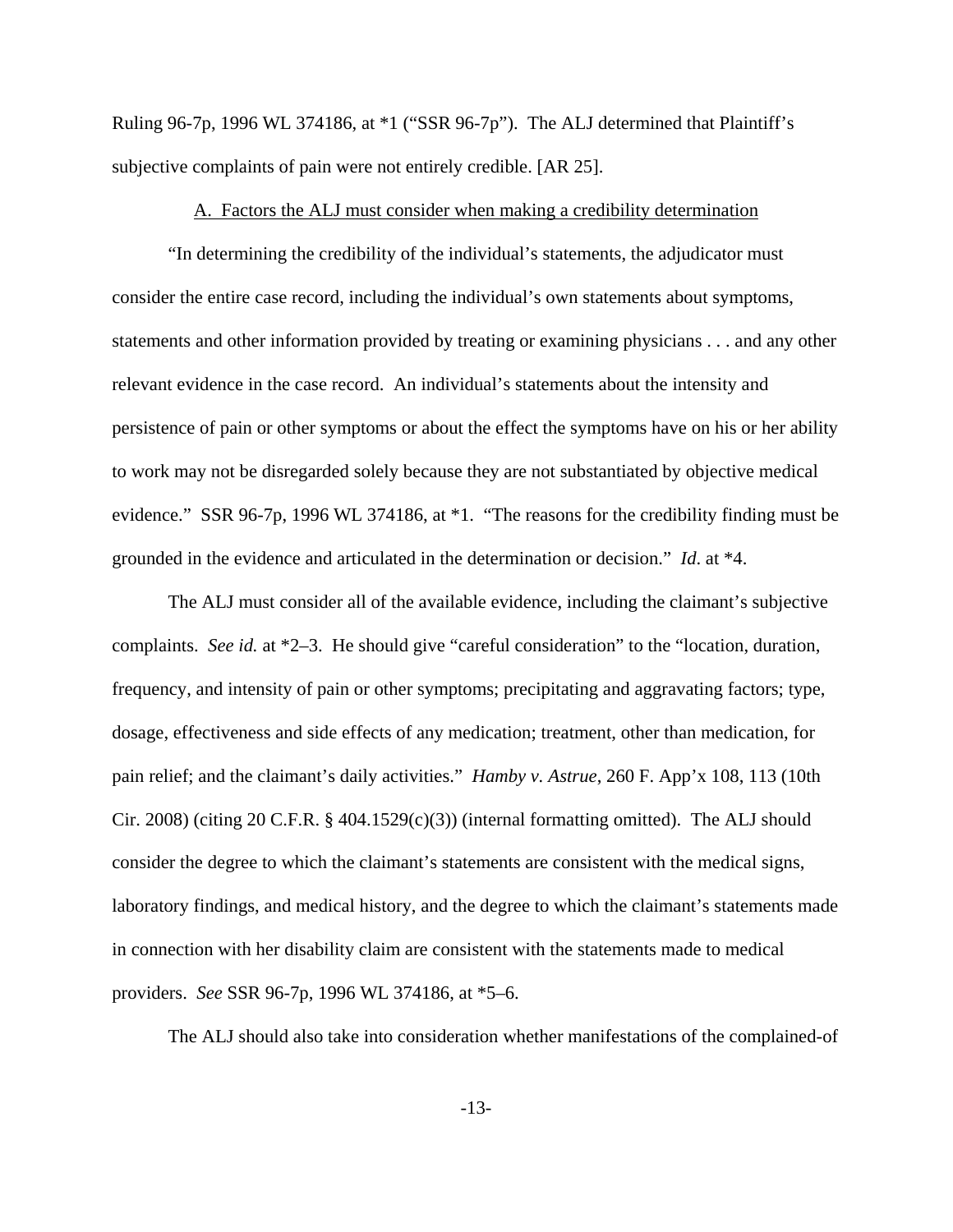symptoms have been observed by the claimant's physicians or others. *See id.* In so doing, the

ALJ must consider the claimant's entire medical treatment history:

In general, a longitudinal medical record demonstrating an individual's attempts to seek medical treatment for pain or other symptoms and to follow that treatment once it is prescribed lends support to an individual's allegations of intense and persistent pain or other symptoms for the purposes of judging the credibility of the individual's statements. Persistent attempts by the individual to obtain relief of pain or other symptoms, such as by increasing medications, trials of a variety of treatment modalities in an attempt to find one that works or that does not have side effects, referrals to specialists, or changing treatment sources may be a strong indication that the symptoms are a source of distress to the individual and generally lend support to an individual's allegations of intense and persistent symptoms.

# *Id.* at  $*7$ . On the other hand:

the individual's statements may be less credible if the level or frequency of treatment is inconsistent with the level of complaints, or if the medical reports or records show that the individual is not following the treatment as prescribed and there are no good reasons for this failure. However, the adjudicator must not draw any inferences about an individual's symptoms and their functional effects from a failure to seek or pursue regular medical treatment without first considering any explanations that the individual may provide, or other information in the case record, that may explain infrequent or irregular medical visits or failure to seek medical treatment.

*Id*. The ALJ should consider whether the claimant was able to afford the recommended

treatment, and whether the claimant had "been advised by a medical source that there is no

further, effective treatment that can be prescribed and undertaken that would benefit the

individual." *Id*. at \*8.

## B. The ALJ based his credibility determination on substantial evidence

When considering Plaintiff's subjective complaints, the ALJ reviewed the medical record and found Plaintiff's statements concerning the intensity, persistence, and limiting effects of his pain were not credible. When the ALJ makes a credibility determination—as the ALJ did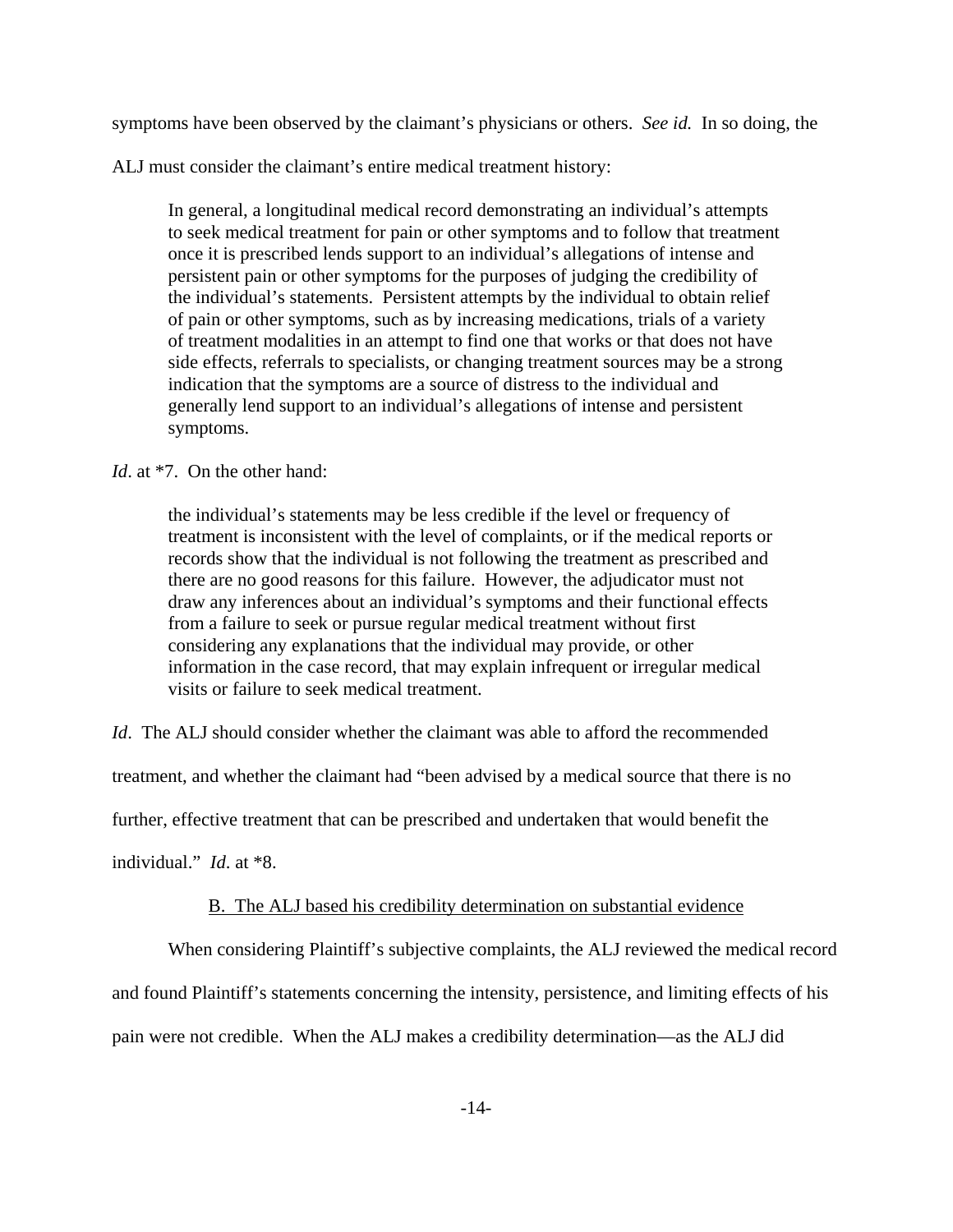here—such a determination will not be overturned on review so long as it is based on substantial evidence and correct legal standards. *See Diaz v. Sec'y of Health & Human Servs.*, 898 F.2d 774, 777 (10th Cir. 1990).

The ALJ considered Plaintiff's credibility as part of his residual functional capacity determination at step four. In finding Plaintiff's complaints of pain—and the concomitant requirement that Plaintiff lie down for six or seven times per day—not credible, the ALJ noted Plaintiff reported no pain to Dr. Gamblin in May 2005 [AR 236], exhibited behaviors inconsistent with complaints of back pain when examined by Dr. Gibbons in June 2006 [AR 267–68], was believed by Dr. Gibbons to be exaggerating his symptoms [AR 268], and reported being able to fish, play pool, do chores, shop, and cook in July 2006 [AR 275–78]. The ALJ also accurately noted that none of Plaintiff's treating or examining physicians found any limitations on Plaintiff's ability to work a full day without lying down. Indeed, the only evidence of Plaintiff's limitation in that regard was his testimony at the hearing. As this testimony was inconsistent with the medical record—and with Plaintiff's own statements to his treating and examining physicians—it was not error for the ALJ to find Plaintiff's statements not entirely credible. *See* Talley v. Sullivan, 908 F.2d 585, 587 (10th Cir. 1990); SSR 96-7p, 1996 WL 374186, at \*5–8. My inquiry is limited to whether the ALJ's finding that Plaintiff's subjective complaints were not credible was based on substantial evidence and correct legal standards. *See Kepler v. Chater*, 68 F.3d 387, 391 (10th Cir. 1995). I conclude it was.

# **VI. THE ALJ ERRED AT STEP FIVE BY RELYING ON**

## **DEFICIENT VE TESTIMONY**

At Plaintiff's hearing on May 9, 2007, the ALJ asked the VE whether a person of the

-15-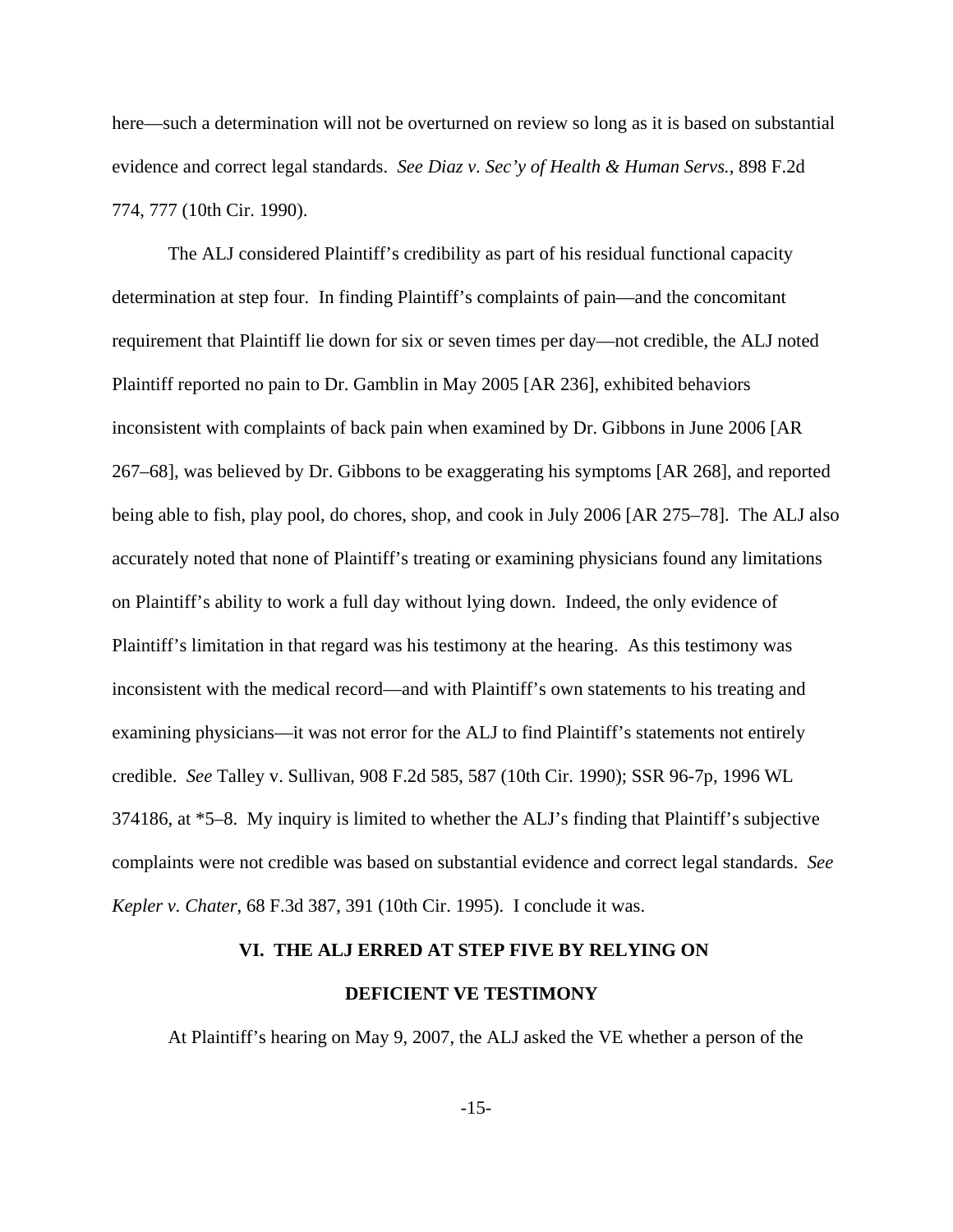same age, education, and work background as Plaintiff, and who was "limited to an exertional level and full range of light, with non-exertional limitations of only occasionally bending, squatting, kneeling or climbing, no dealing with the general public—I'm sorry, leave that out—no complex tasks [with] an SVP of three or less, and GED's of . . . one, two, or three at each of the three levels" could perform any of Plaintiff's past work. [AR 341–42]. The VE replied that such a person could not perform Plaintiff's past work, but could perform the jobs of cafeteria attendant, garment hanger, or retail marker. [AR 342].

In making his RFC finding, however, the ALJ found Plaintiff would be unable to deal with the general public—a limitation explicitly excluded from the question asked of the VE. Plaintiff argues that—because the VE was never asked whether there were available jobs for a person with Plaintiff's physical limitations who was also unable to work with the general public—it was error for the ALJ to rely on the VE's testimony regarding available jobs. While I agree the ALJ committed error, such error was harmless in light of the other substantial evidence indicating such a person could perform jobs that existed in significant numbers in the Colorado economy. See Allen v. Barnhart, 357 F.3d 1140, 1145 (10th Cir. 2004) (holding it "may be appropriate to supply a missing dispositive finding under the rubric of harmless error in the right exception circumstances, i.e., where, based upon material the ALJ did at least consider (just not properly), we could confidently say that no reasonable alternative administrative factfinder, following the correct analysis, could have resolved the factual manner in any other way").

The VE testified that the jobs of cafeteria attendant, garment hanger, and retail marker are performed in the Colorado region in a manner generally consistent with their description in the Dictionary of Occupational Titles ("DOT"). [AR 342]. The DOT describes the job of retail

-16-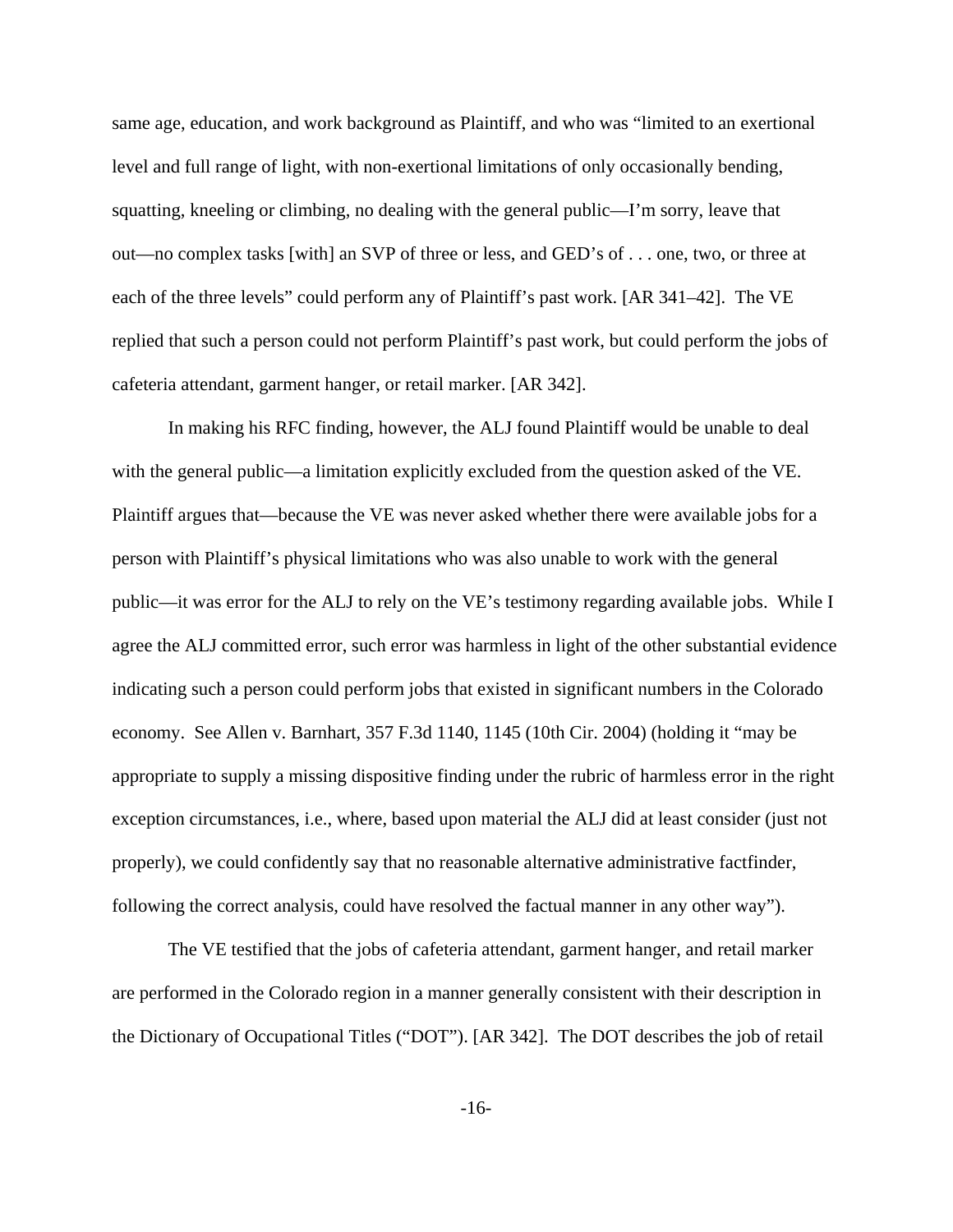marker at 209.587-034. The Tenth Circuit recently noted that the retail marker job, as described in the DOT, "do[es] not require significant contact with people." See Krueger v. Astrue, No. 08- 5146, 2009 WL 2096303, at \*3 (10th Cir. July 17, 2009). Similarly, the DOT describes the job of retail marker as having the lowest level of interaction with other people, and requiring only "taking instructions—helping," which the DOT describes as: "Attending to the work assignment instructions or orders of supervisor. No immediate response required unless clarification of instructions or orders is needed." See DOT, Appendix B; DOT 209.587-034 Marker, 1991 WL 671802. Jobs in this category do not require "attending to the needs or requests of people or animals or the expresses or implicit wishes of people," or "talking with and/or signaling people to convey or exchange information." See DOT, Appendix B. Under this definition—which the VE testified accurately described the job as actually performed in Colorado—even a person who was limited to no dealing with the general public would still be able to perform the job of retail marker.

The VE testified that there were 2,080 retail marker jobs in the Colorado economy and 107,000 retail marker jobs in the U.S. economy. While the Tenth Circuit "has never drawn a bright line establishing the number of jobs necessary to constitute a 'significant number,'" I can find no case in this circuit indicating a job that is available in such quantities would exist in anything but a significant number. *See Chavez v. Barnhart*, 126 F. App'x 434, 436 (10th Cir. 1005); *Trimiar v. Sullivan*, 966 F.2d 1326, 1330 (10th Cir. 1992); *Jimenez v. Shalala*, 879 F. Supp. 1069, 1076 (D. Colo. 1995); *see also Liskowitz v. Astrue*, 559 F.3d 736, 743 (7th Cir. 2009) ("it appears to be well-established that 1,000 jobs is a significant number") (citing cases).

# **VII. CONCLUSION**

-17-